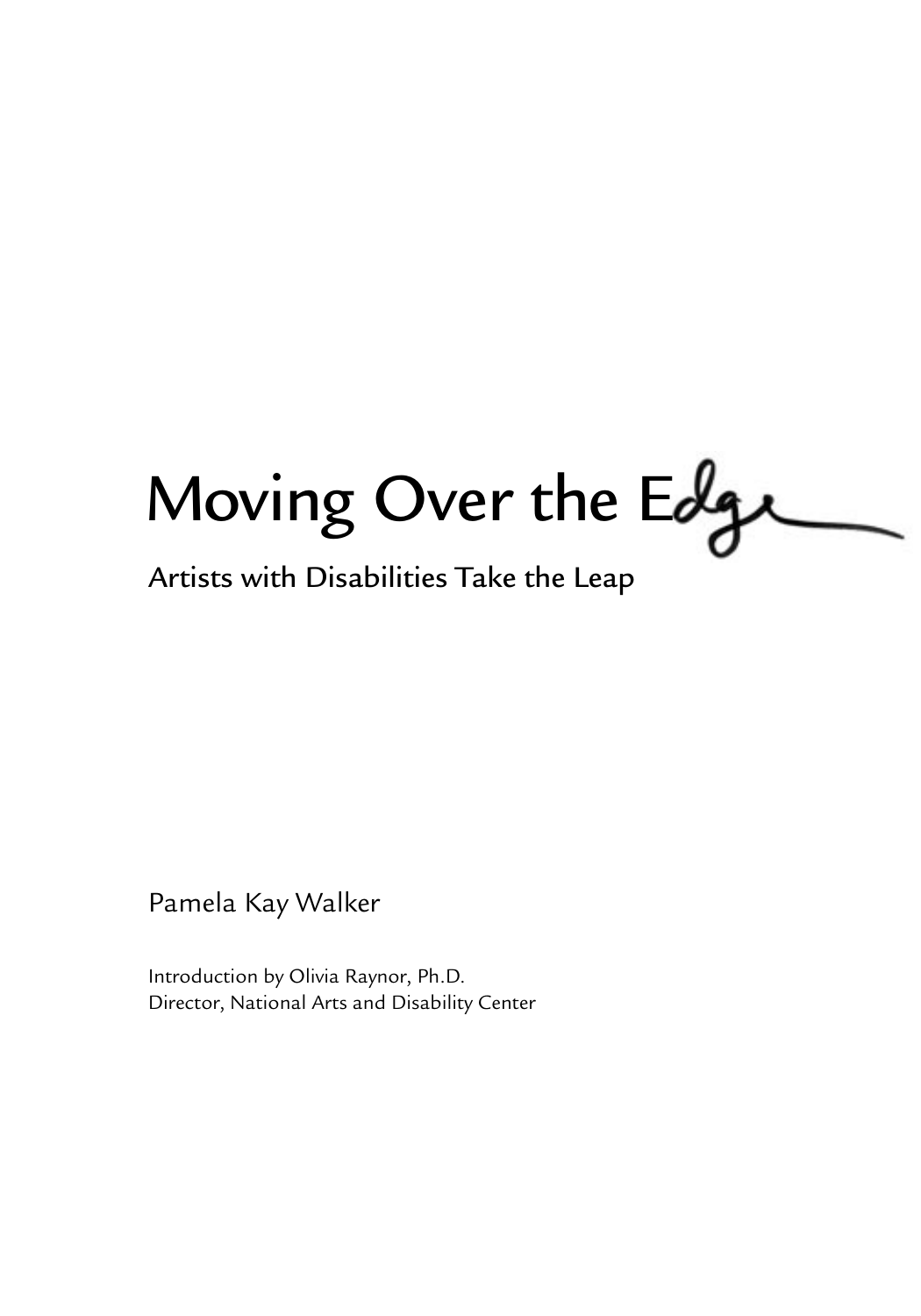No part of this publication may be reproduced in whole or in part, or stored in a retrieval system, or transmitted in any form or by any means, electronic, mechanical, photocopying, recording, or otherwise, without written permission of the author. For information regarding permission, write to MH Media, PO Box 687, Davis, CA 95616.

ISBN 0-9771505-2-6

LCCN 2005906754

Copyright © 2005 by Pamela Kay Walker. All rights reserved.

Printed in the U.S.A. First printing, October 2005

Introduction by Olivia Raynor, Ph.D. Book design by Molly Wanning, Wanning Design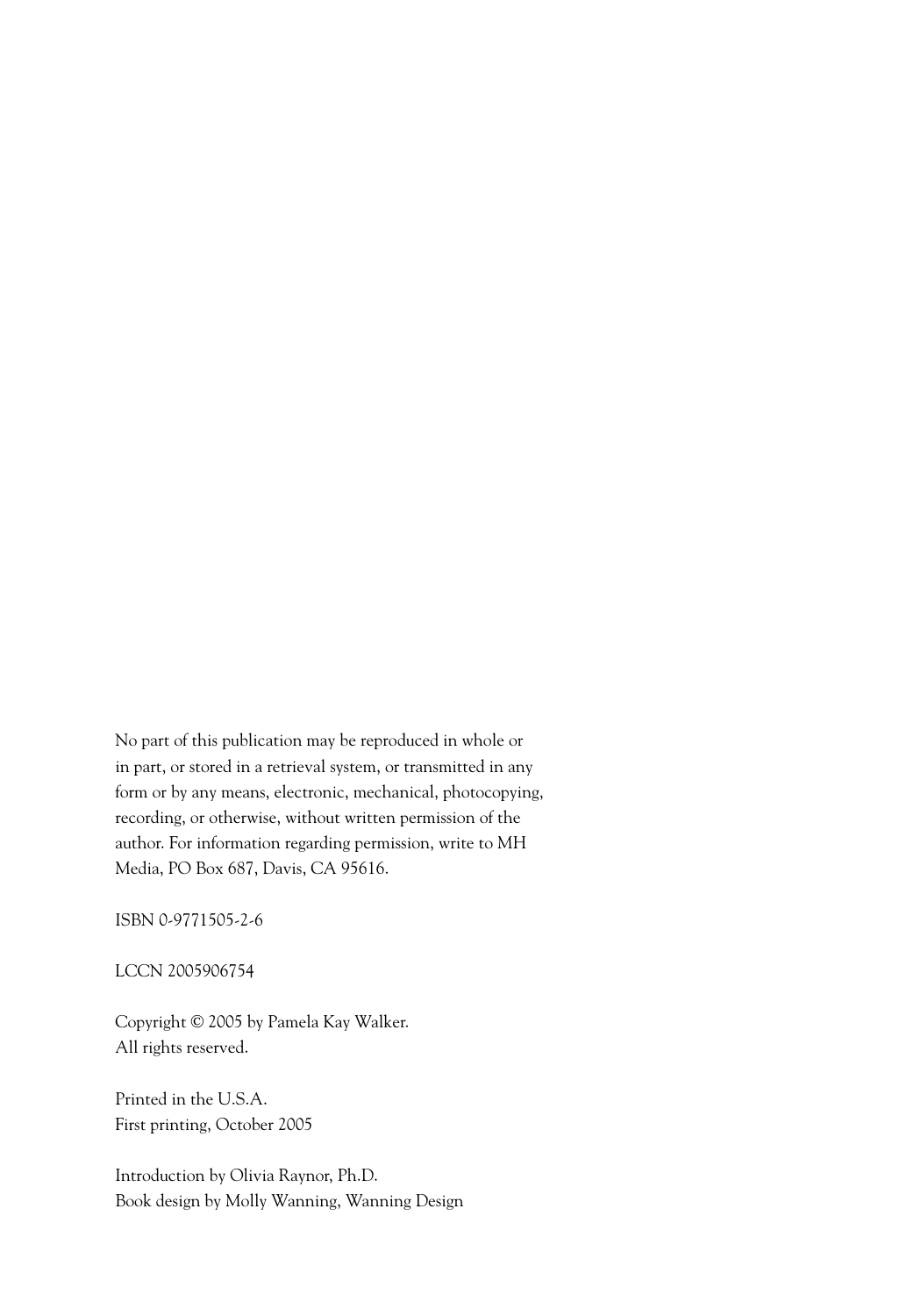*This book is dedicated to everyone who enjoys the works of Andrew Wyeth, and to the dear friend who has been in my life the longest, Al Byers.*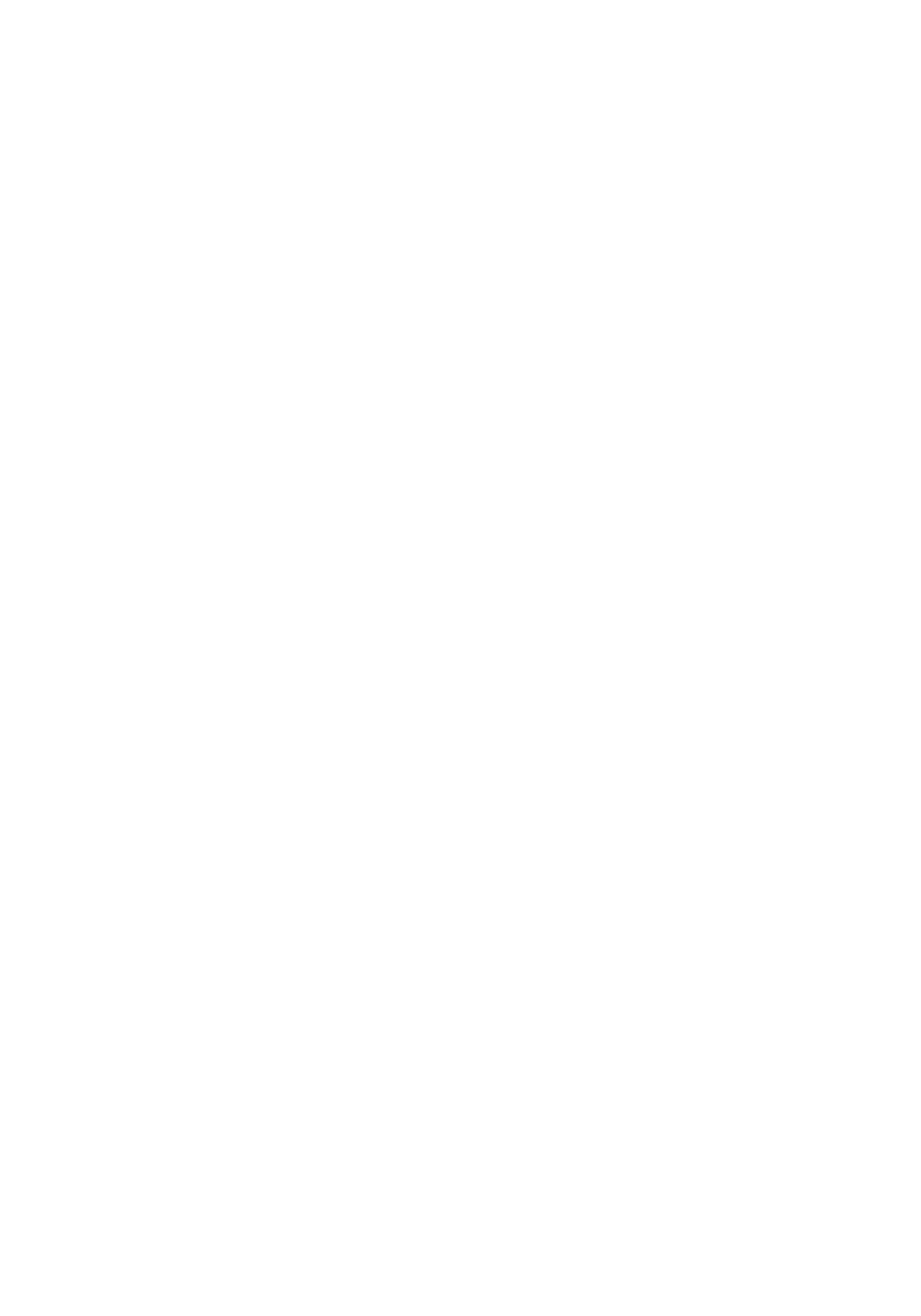# **TABLE OF CONTENTS**

## **1 Introduction by Olivia Raynor, Ph.D.**

## **3 Beforeword**

The reader is invited to take an artistic and historic journey.

# **9 Chapter One: My Dream Shadow**

Childhood Dreams of being an artist gradually dissolve into a practical college education.

"Polio itself did not destroy my Dream, but there were stereotypes that defined what a girl who had been paralyzed by polio had a right to dream, and they didn't include acting or singing."

*Postscript by Ramona J. Walker*

#### **19 Chapter Two: Five-oh-Four**

Disability activism spreads across the country, pulling in many from the sidelines.

"On the heels of our country celebrating 200 years of independence, people with disabilities bring attention to the fact that they are still being left out of the formula."

*Postscript by Bill Blanchard*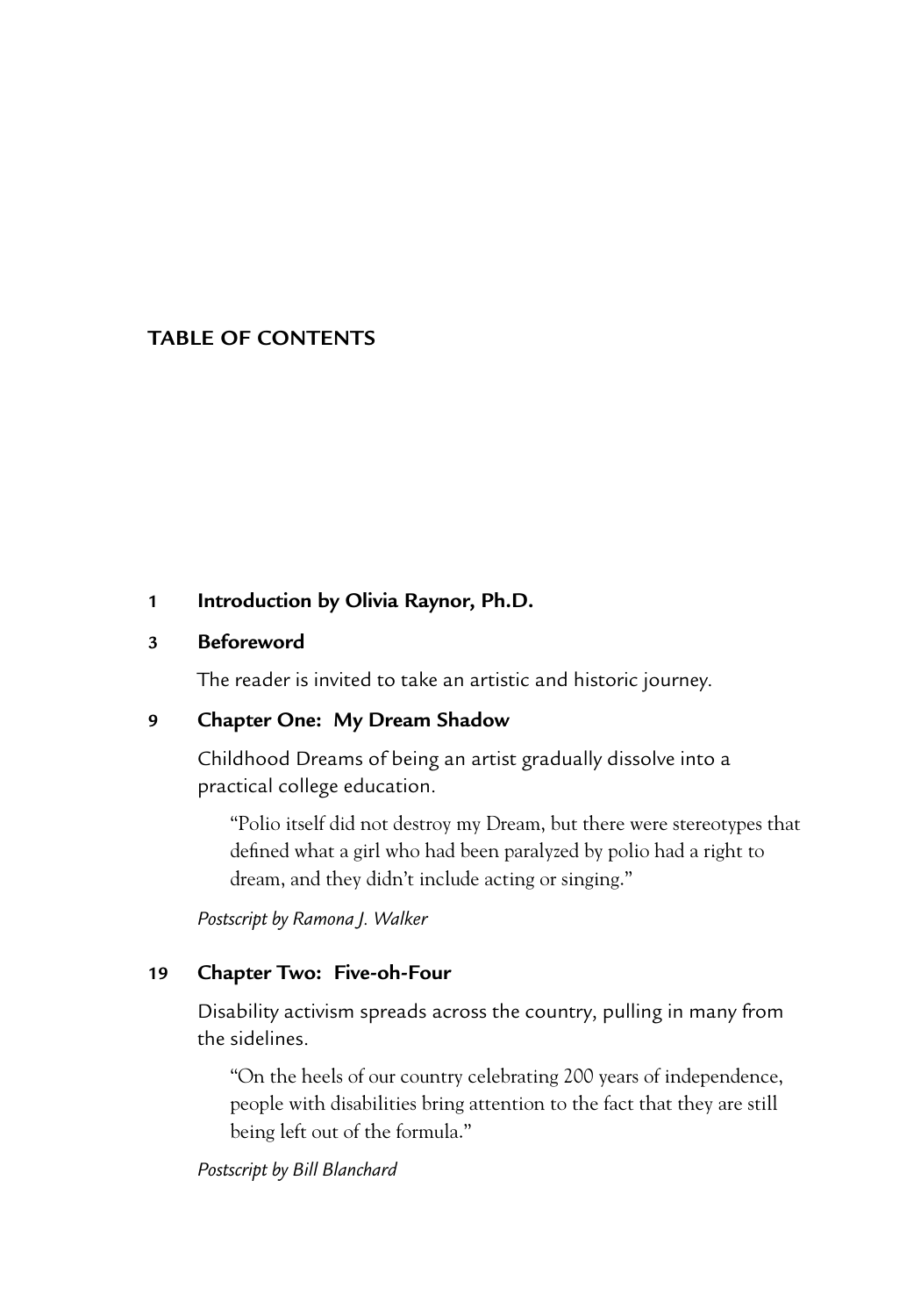# **29 Chapter Three: From Chaos to Creation**

An attitude of coping becomes an attitude of changing, with a new group identity emerging.

"I wrestled with wanting to belong, and yet not wanting to be stigmatized as being one of those 'cripples' we were taught to pity."

*Postscript by Corbett O'Toole*

## **46 Chapter Four: The "Disability Awareness" Fad**

Disability Art Fairs and Simulation Exercises are part of the 80s climate as the political gatherings nurture an artistic movement.

"Work, mutual friends, or political activities put artists with disabilities in contact with each other and we were compelled to keep that contact going."

*Postscript by Hannah Joyce Karpilow*

## **54 Chapter Five: Who Is Art?**

Four artists with disabilities and their artistic influences are presented: Kathy Martinez, Frank Moore, Cheryl Marie Wade, and Dave DeWeerd.

"These artists emerged at a time when there was little support and rare access for artists with disabilities in the mainstream art world, yet each of them made important creative contributions to that world."

*Postscript by Cheryl Marie Wade*

## **71 Chapter Six: Brief Intermission to Deal With Life**

SSI, SSDI, and AFTRA become a lawsuit of acronyms that the author attempts to unravel.

 "I appealed. I appealed again. I was heard by a judge who ruled against me. I appealed again. I petitioned in District Court against the Social Security Administration."

#### *Postscript Concept by the author's pseudonym, Calico*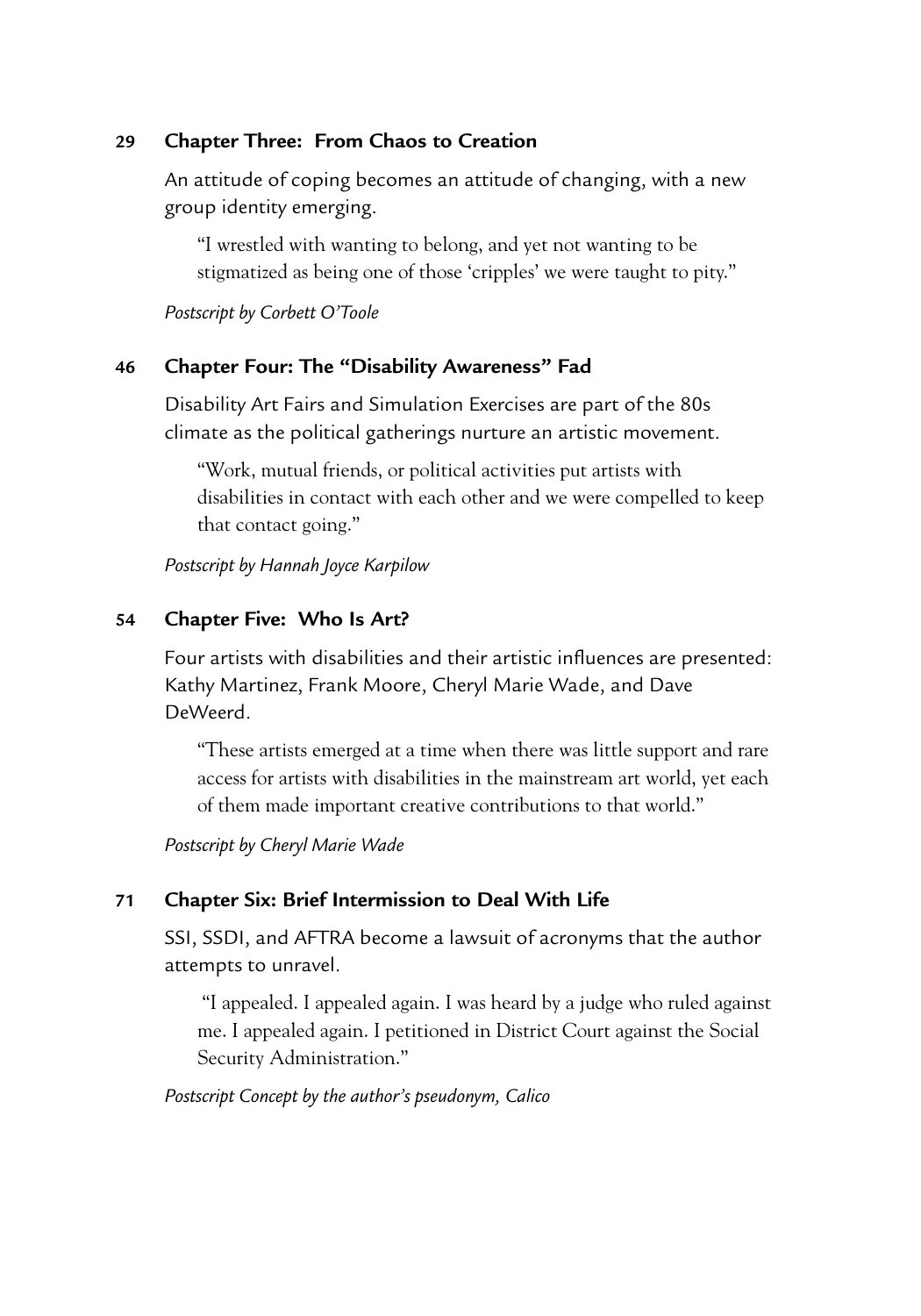#### **78 Chapter Seven: Able to Laugh**

Comedy takes the stage in the Disability Arts Movement.

"If we can't laugh at ourselves, who can?"

*Postscript by David Roche* 

#### **90 Chapter Eight: Superfest, CDT, and a Chat About Allies**

Volunteer efforts of many help Superfest to grow from a small screening of works to the longest running international media festival on disabilities.

"Works that are submitted now are from/about people with a wide variety of disabilities as well as lesser known disabilities, such as environmental illnesses or tricholillomania (compulsive hair pulling).

*Postscript by Liane Chie Yasumoto*

#### **101 Chapter Nine: Wry Crips Disabled Women's Theater Group**

A radical group of women with disabilities hits the performance scene.

"They perform material that few have the courage to cover, subjects that are considered taboo or unmentionable in regards to disability."

*Postscript by Patty Overland*

## **112 Chapter Ten: AXIS Dance Company**

AXIS Dance company becomes one of the leaders in the development of a new dance form.

"AXIS quickly gained notoriety; they received many offers and began to perform in a variety of venues and styles, including work with Terry Sendgraff's low-flying trapeze to develop an aerial piece."

*Postscript by Judith Smith*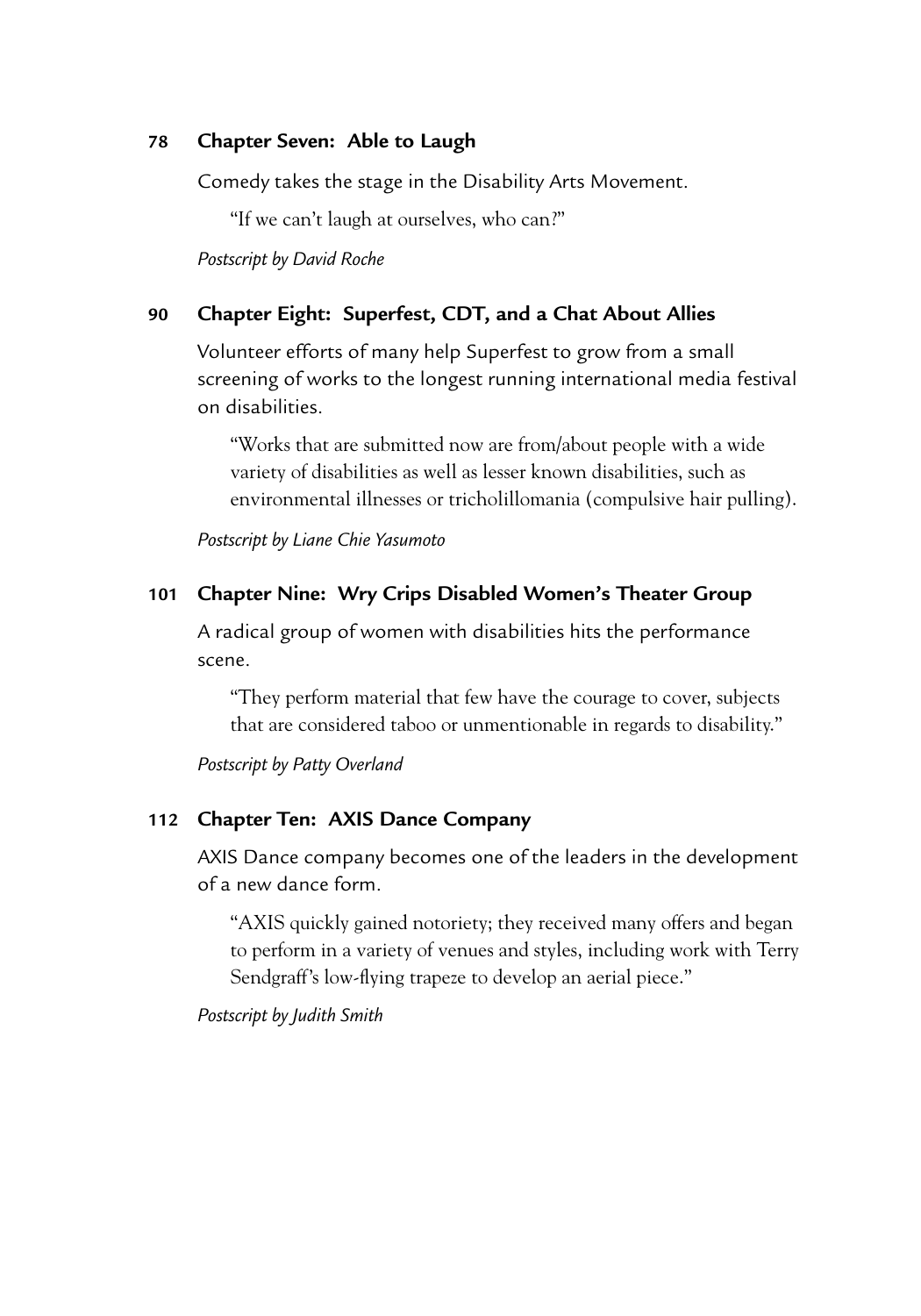# **118 Chapter Eleven: Moving Over The Edge (MOE)**

A disability rights activist, Bruce Curtis, becomes an artist and invites others to jump off the edge with him.

"Like a Pied Piper, Bruce pulled together a group of performers with and without disabilities to put on the first MOE show. It was a potluck of art forms and experience levels."

*Postscript by Bruce Curtis*

## **128 Chapter Twelve: The MOE Shows**

The period from 1988 to 1990 hosts four Moving Over the Edge shows, spotlighting many new and emerging artists.

"The cameras were kept running and comments were heard here and there, picked up by the unnoticed voyeur. It was clear that the audience had been left entertained, stunned, empowered, thrilled and illuminated."

*Postscript by Peni Hall*

## **151 Chapter Thirteen: Springboarding**

The MOE shows and other creative happenings spawn and nurture artists.

"The Bay Area gave birth to the Independent Living Movement in the '70's and became alive with a fast-growing disability Arts Movement in the '80's. Artists with disabilities began to emerge as a creative force."

*Postscript by Vicki VanSteenberg*

#### **158 Chapter Fourteen: Into the Echo Chamber**

Five of the MOE Artists collaborate to create a short music video, "Dreamweave;" a video documentary is also made of their process.

"There were many times during the production of this video that I figuratively pulled my hair out; but now, many years removed, I look back on it as a fond experience. We came together and fed the artistic animal inside of us on a regular basis."

*Postscript by Avril Harris*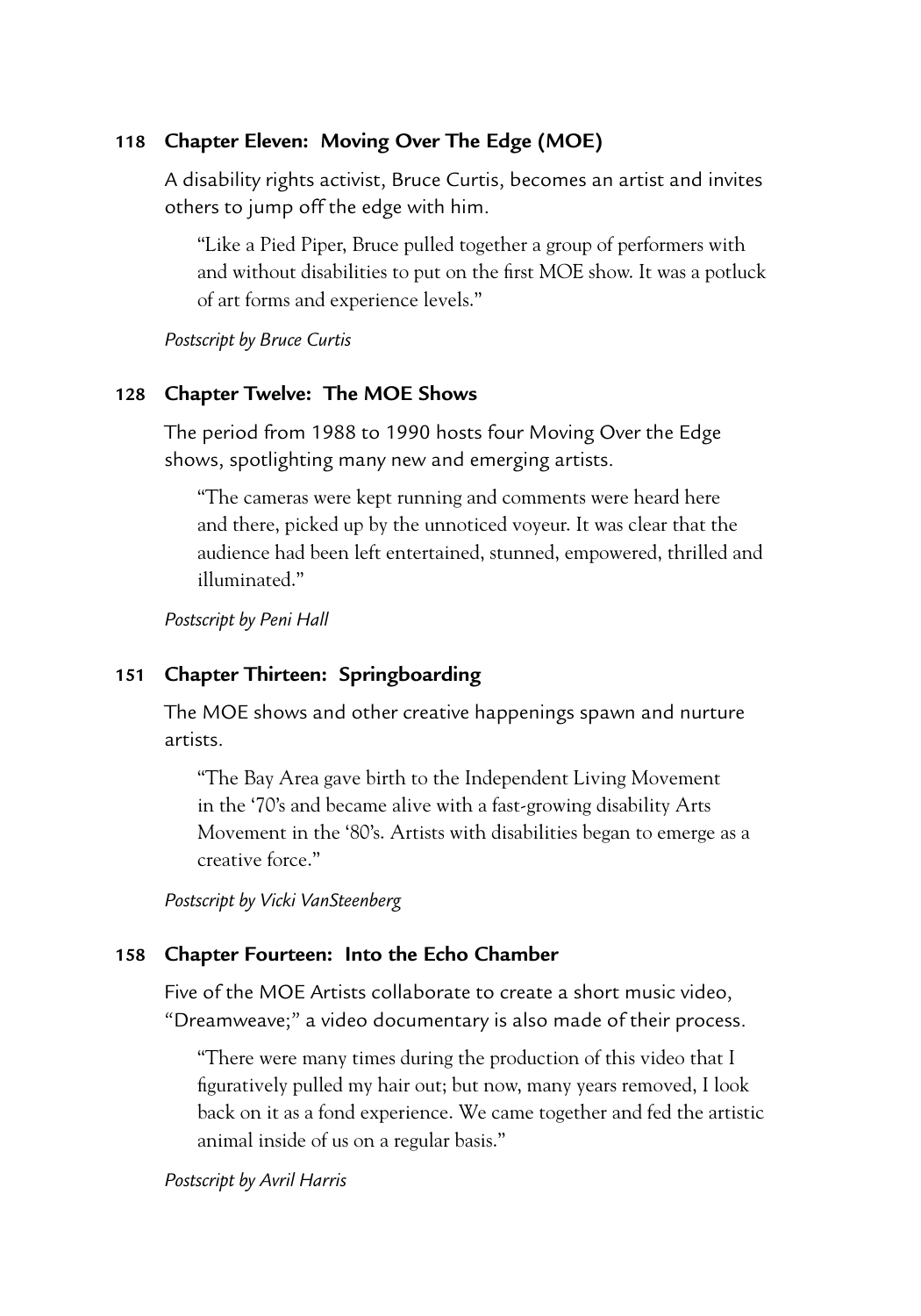## **167 Chapter Fifteen: Talent Bridge Begats PEP**

New models are developed for supporting the inclusion of actors with disabilities on an equal playing field with their non-disabled peers.

"I was opening doors, but I needed people ready to go through the doors once they were open. My goal was not to create a separate agency where people with disabilities would cluster, but to create a bridge."

*Postscript by Rica Anderson* 

## **174 Chapter Sixteen: Hephaestus**

A dynamic performance company experiments with images and perceptions for two productions and then disappears. Twice.

"We were invited to perform in Amsterdam, but the prospect was too overwhelming for three wheelchair-using artists with a show that used computers, live-effected video, and sound equipment."

*Postscript by Jay Yarnall*

## **184 Chapter Seventeen: The Bittersweet**

Employment disincentives and debates on professionalism are examples of the thorns among the roses for artists with disabilities.

"Artists have to develop thick skin and, for an artist with a disability, that skin might have to be even a little bit thicker.

*Postscript by Tim Flannigan*

## **200 Chapter Eighteen: Briefer Intermission to Deal With Life**

The author receives the judges decision regarding her six-year legal battle with the Social Security Administration.

"Bottom Line: I lose my SSI every month I work as a union actress, even if I only work one hour."

*Postscript Poem by Pamela Walker*